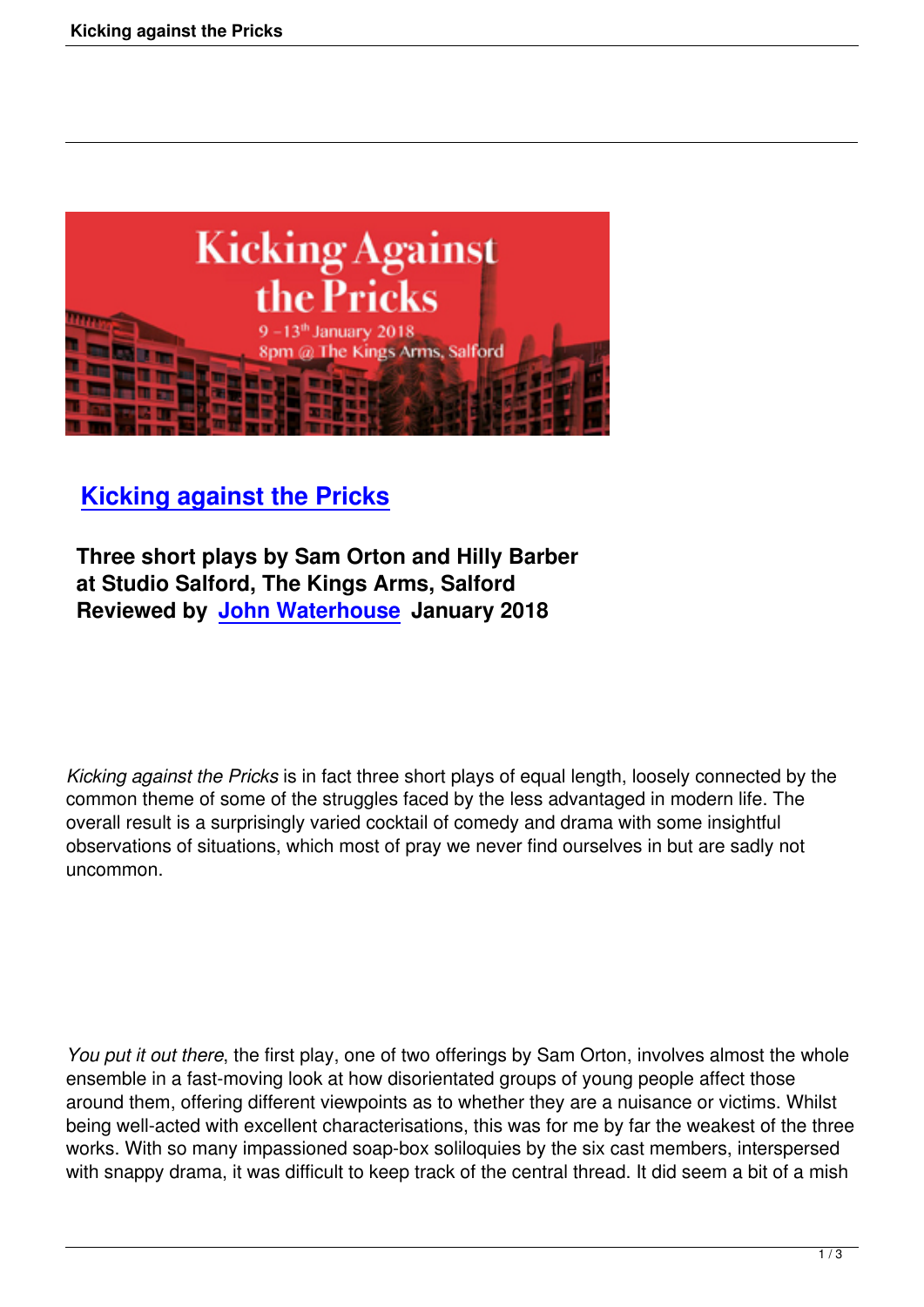mash but the best bits of this piece could be taken out and re-worked into a potentially very cogent piece of theatre, with perhaps more 'show' than 'tell'. Credit must also be given to **Sokaribo Dokubo Jr**

. who appeared only in this work but clearly has a lot of acting talent.

*Macaroni,* also by Sam Orton is a level-paced two-hander, which works very well, pitting humanity against a machine. **Mary Geraldine Hooton** well portrayed the frustrated isolation of a character bound in a wheelchair with only a speaking computer for company, whilst **Mary Leighton Murray** 

maintained the clinical detachment of a machine incapable of empathy. The situation steadily developed without ever descending into melodrama, maintaining interest from start to finish. A well-crafted take on how far AI might come to take hold of our lives.

*Dawn and Dave* by Hilly Barber was for me the stand-out piece, starting off with the introduction of a loopy, messy and essentially outrageous young couple played with great energy and feeling by **Ewan Orton** and **Abigail Ramsdale**. You would not want this pair living next door to you and even less want to have to deal with them.

## **Sylvia Arnold**

was excellent as the housing officer who had drawn the short straw. Without giving away a spoiler, it can be said the role-reversal which develops is reminiscent of a Tom Stoppard play with the overall effect being comparable to a Harold Pinter one, except that with this play you understand what's happening and what the issues are.

## **Hilly Barber's**

intervention as 'the mum' gave this short work the rounded edge of a longer piece and the play is genuinely funny whilst at times quite disturbing.

Perhaps of the three pieces presented, *Dawn and Dave* raised the most difficult of questions; how should society deal with the seemingly unemployable who refuse to take responsibility for